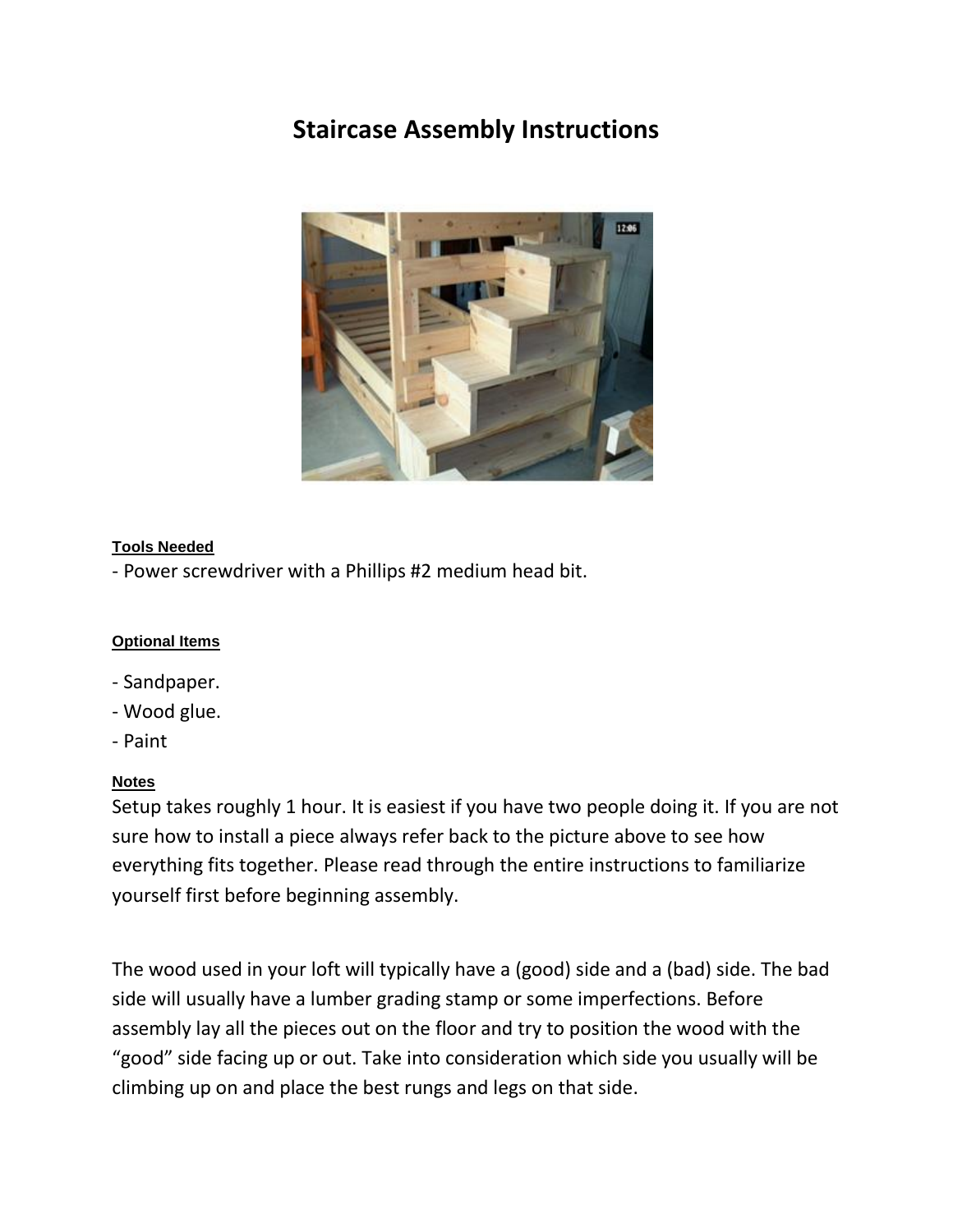Pilot holes have been predrilled into all necessary pieces.

You may want to add soap to the screws, the soap acts as a lubricant and makes driving them into the wood easier.

### **Step One**



Lay the 2" x 12" x 44" On Edge, As Shown In The Image. Place the 2" x 12 x 19-1/2" Top Shelf On Top Of The 2" x 12" x 44". That Is On Edge. Drill The Screws In To The Wood, Nice And Tight.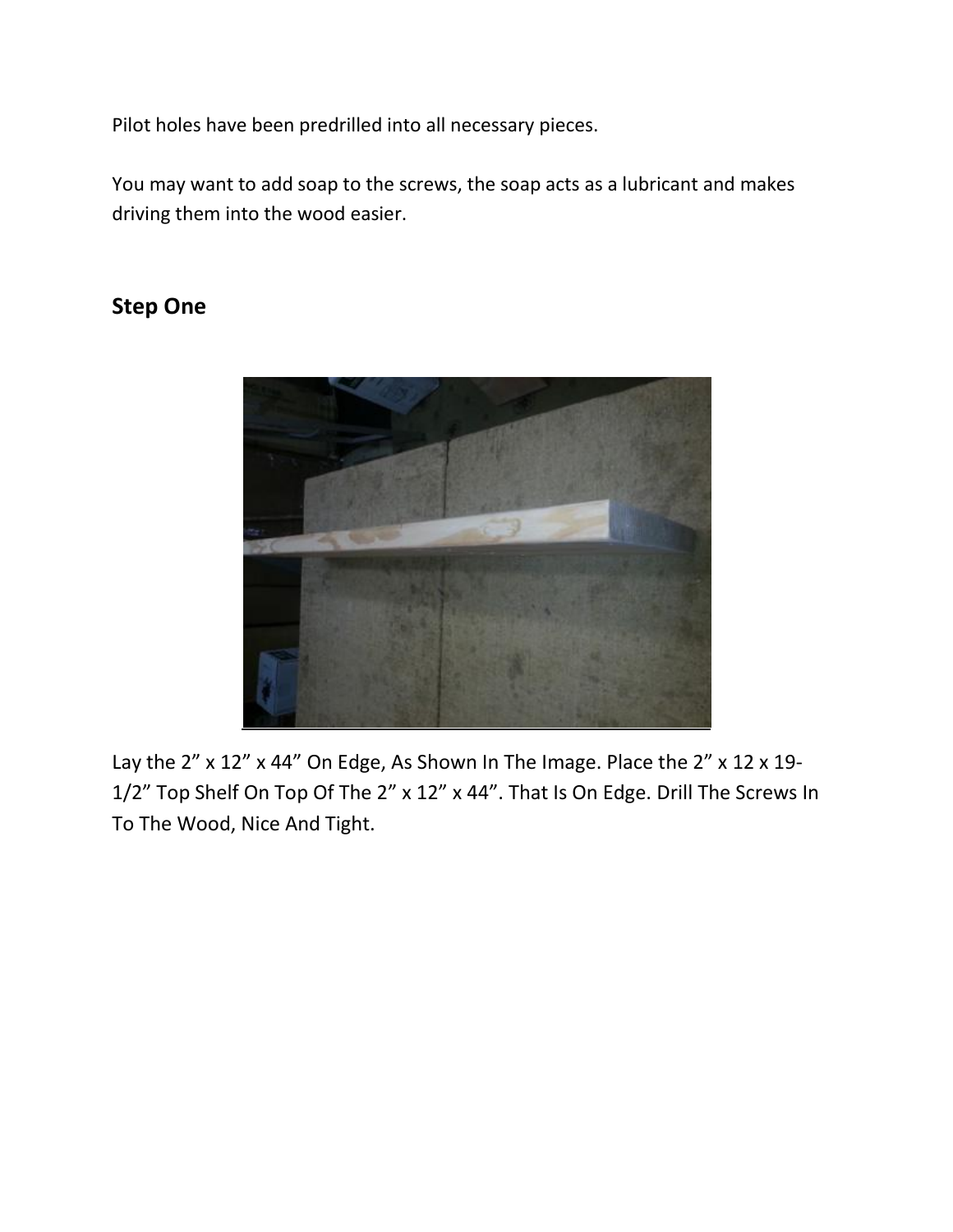# **Step Two**



Place The 2" x 12" x 9-1/2" Under The Top Shelf. Drill And Screw Nice And Tight.

## **Step Three**

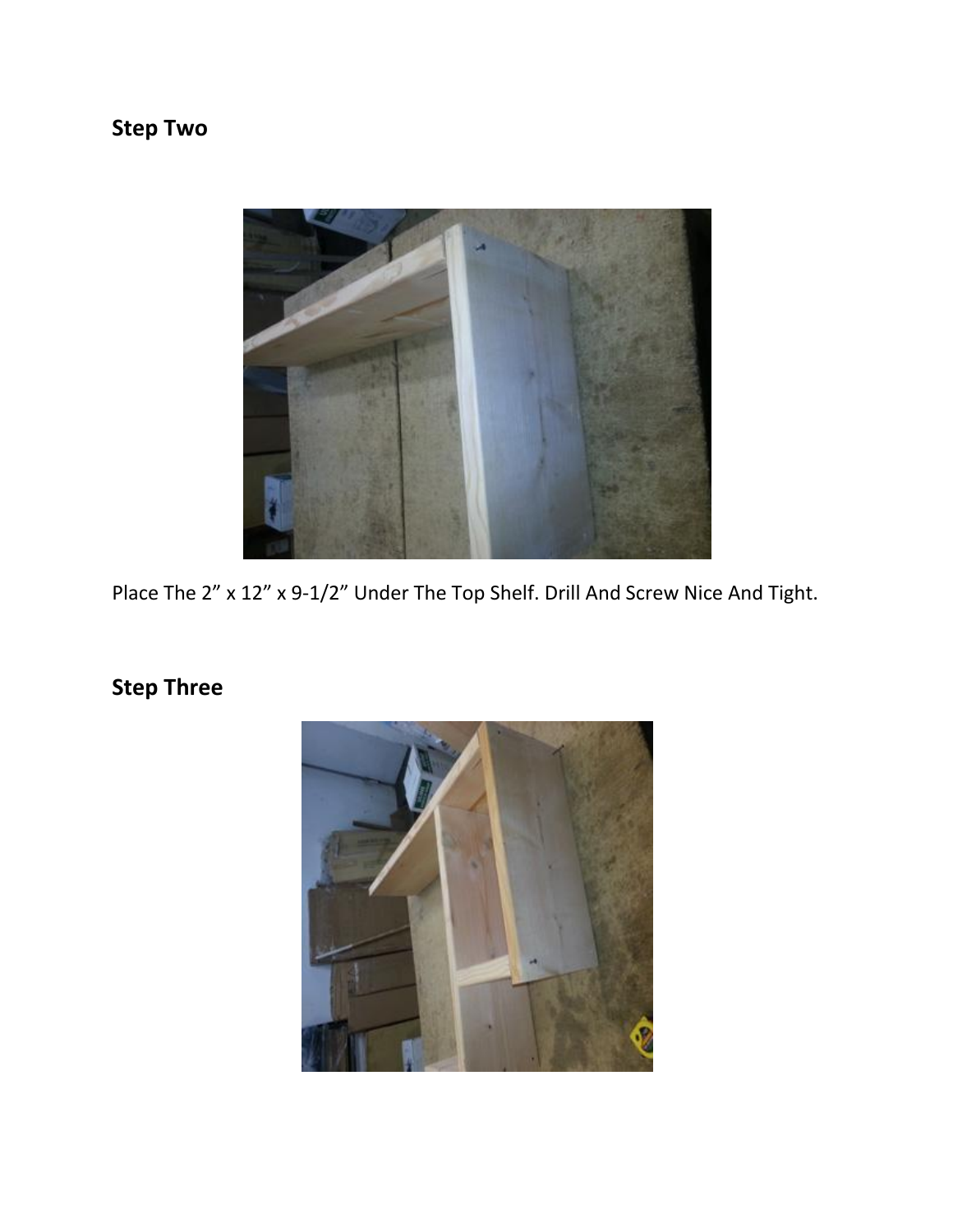Place The 2" x 12" x 26-5/8" Under The 2" x 12" x 9-1/2". Screw On Too The Size Of The 2" x 12" x 44" As Well.

## **Step Four**



Place The 2" x 12" x 35-1/2" Under The 2" x 12" x 9-1/2". Screw Nice And Tight And Screw On Too The Size Of The 2" x 12" x 44" As Well.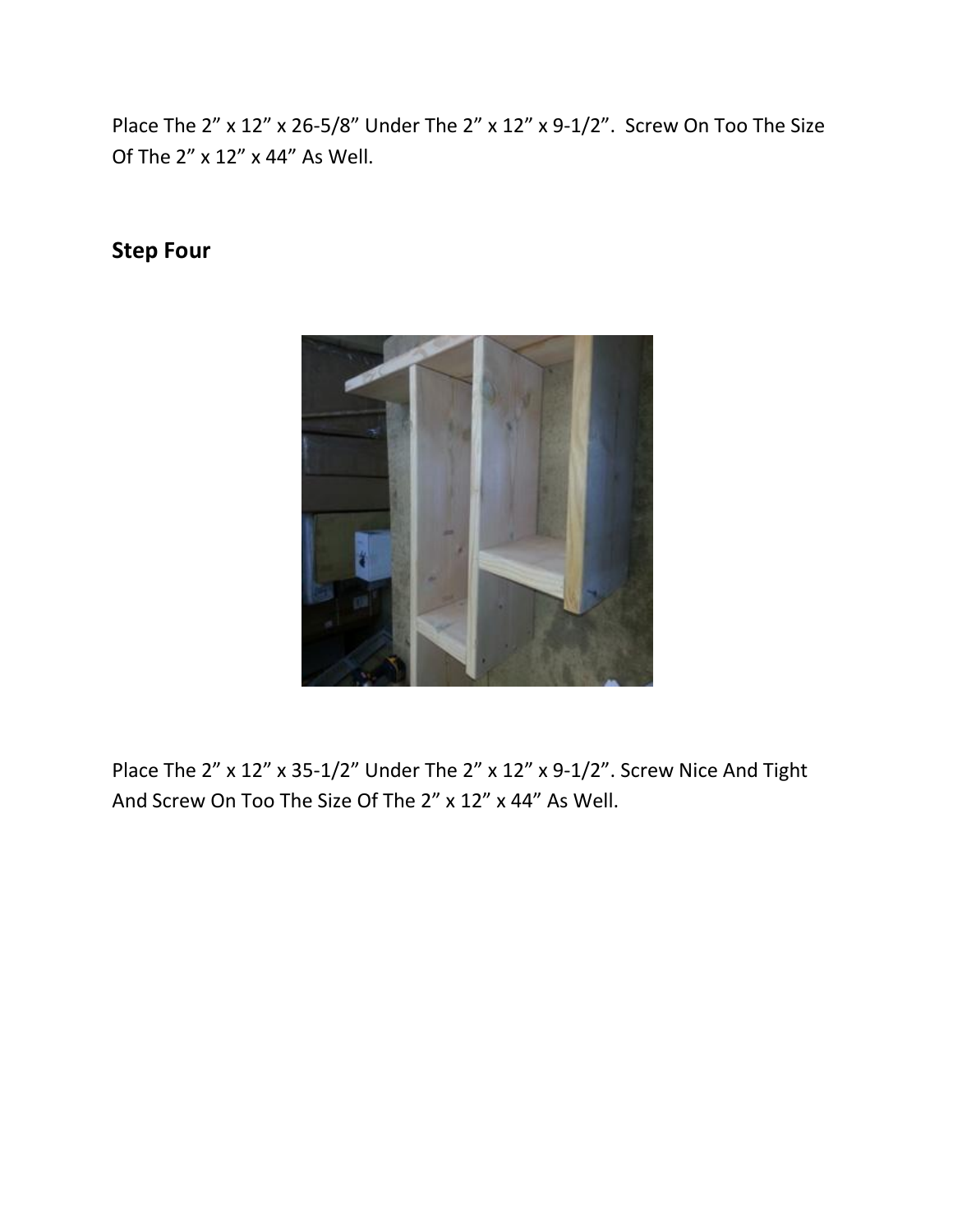### **Step Five**



Place The 2" x 12" x 44" Under The 2" x 12" x 9-1/2" Screw Nice And Tight And Screw On To The Size Of The 2" x 12" x 44" As Well. Place the Bottom Shelf On The 2" x 12" x 44" Under The 2" x 12" x 9-1/2" And Screw On To The Side Of The Size Of The 2" x 12" x 44" As Well.

### **Included In This Shipment**

- (3) Pieces Of Pine Wood Cut 2" x 12" x 44"
- (4) Pieces Of Pine Wood Cut 2" x 12" x 9-1/2"
- $(1)$  Piece Of Pine Wood Cut 2" x 12" x 19"
- (1) Piece Of Pine Wood Cut 2" x 12 x 26-58"
- (1)- Piece Of Pine Wood Cut 2" x 12" x 35-1/2"